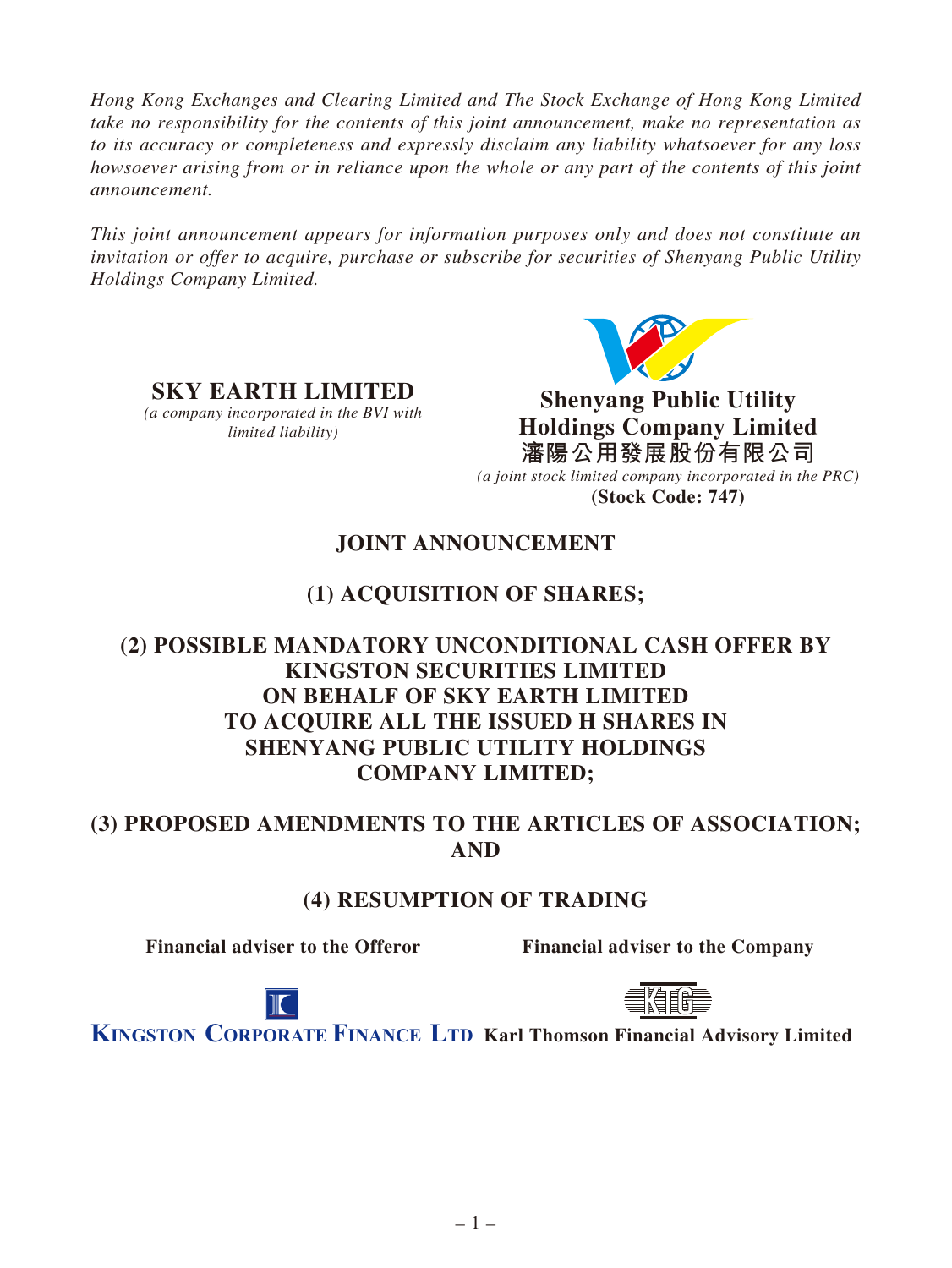## **SALE AND PURCHASE AGREEMENT**

On 21 September 2012, the Board was informed by Beijing Mingde, the controlling shareholder of the Company, that it had entered into the conditional Sale and Purchase Agreement with Jinma, pursuant to which Beijing Mingde agreed to sell, and Jinma agreed to purchase, the Sale Shares at a consideration of RMB105 million (or approximately HKD128.39 million), which was equivalent to RMB0.175 (or approximately HKD0.2140) per Sale Share.

Completion of the Sale and Purchase Agreement is subject to the satisfaction of the conditions precedent therein, including, among other things, completion of amendments to the Articles and the registration procedures with Shenyang Administration for Industry and Commerce (瀋陽市工商行政管理局) in connection with the change in the Shareholder of the Domestic Shares. Further details are set out under the paragraph headed "Conditions Precedent" under the section headed "Sale and Purchase Agreement" below.

In respect of the Completion, further announcement(s) will be made to inform the public and the Shareholders when it takes place.

## **POSSIBLE MANDATORY UNCONDITIONAL CASH OFFER**

Immediately following Completion, Jinma will own the Sale Shares (i.e. 600,000,000 Domestic Shares), representing approximately 58.8% of the entire issued share capital of the Company as at the date of this joint announcement. Pursuant to Rule 26.1 of the Takeovers Code, upon Completion, Jinma and parties acting in concert with it are required to make a mandatory unconditional general offer for all the outstanding Shares other than those already owned or agreed to be acquired by Jinma and parties acting in concert with it.

As at the date of this joint announcement, the outstanding Shares other than those already owned or agreed to be acquired by Jinma and parties acting in concert with it amount to all of the 420,400,000 H Shares issued, representing approximately 41.2% of the issued share capital of the Company. Since Jinma, a company established in the PRC, is restricted from holding overseas listed foreign invested shares under the relevant rules and regulations in the PRC, Jinma and the Offeror have formed a consortium for the purpose of the Offer. The Offeror has become a party acting in concert with Jinma and will make the Offer. Kingston Securities Limited will make the Offer on behalf of the Offeror for all the H Shares not already owned or agreed to be acquired by the Offeror and parties acting in concert with it at the Offer Price, in accordance with Rule 26.1 of the Takeovers Code.

Principal terms of the Offer are set out in the section headed "Possible Mandatory Unconditional Cash Offer" below. Kingston Corporate Finance Limited, the financial adviser to the Offeror in respect of the Offer, is satisfied that sufficient financial resources are available to the Offeror to meet the full acceptance of the Offer.

Based on the 420,400,000 H Shares subject to the Offer, the Offer is valued at approximately HK\$89.97 million based on the Offer Price.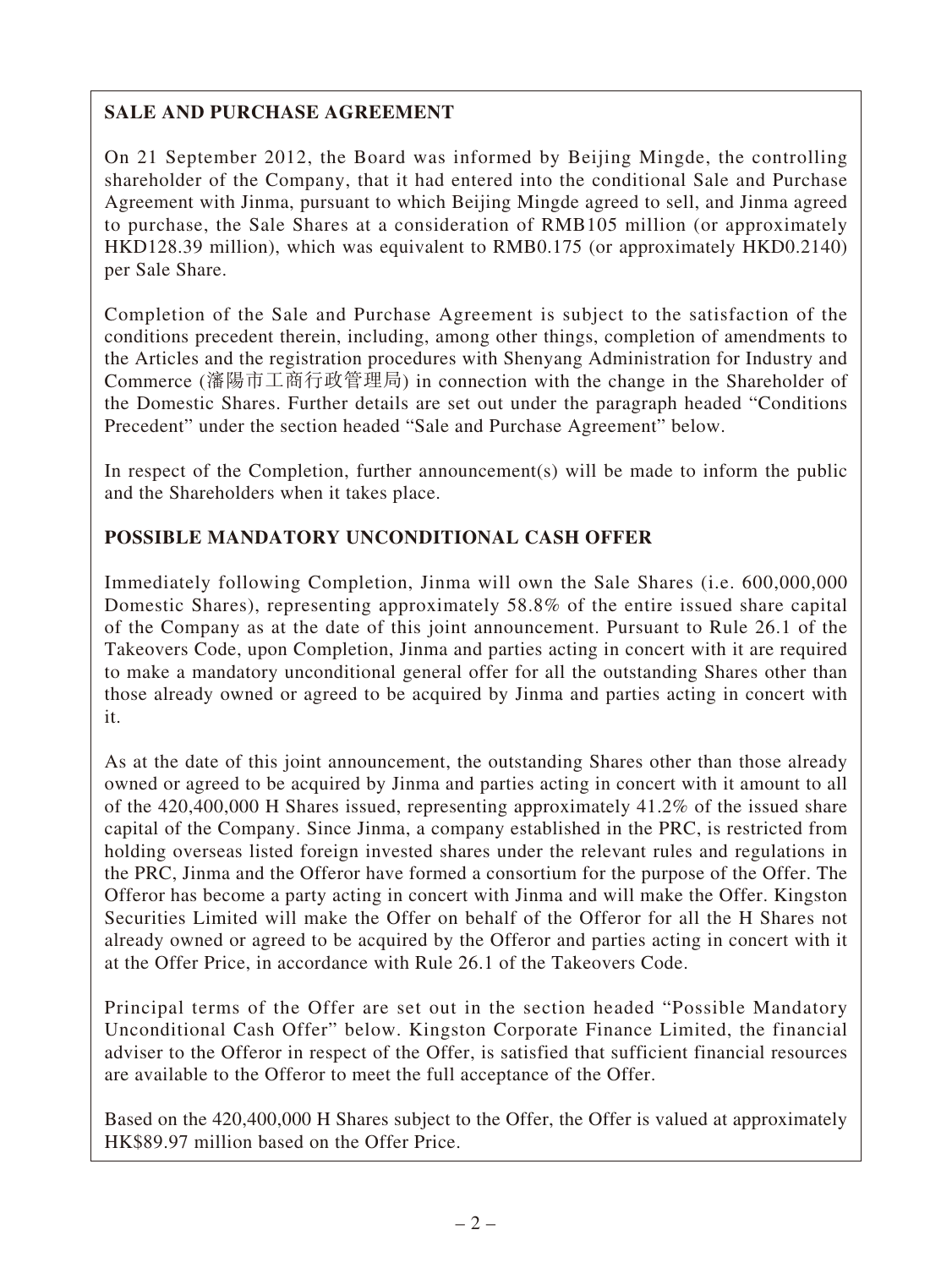## **PROPOSED AMENDMENTS TO THE ARTICLES AND THE EGM**

For the purpose of effecting transfer of the Sale Shares and complying with the relevant laws and regulations in the PRC, including fulfillment of the registration procedures with Shenyang Administration for Industry and Commerce (瀋陽市工商行政管理局) in relation to the change in the holder of the Domestic Shares, a special resolution will be proposed at the EGM to be held as soon as practicable to approve the necessary amendments to the Articles. Subject to the passing of the aforesaid special resolution by the Shareholders at the EGM and completion of the registration procedures with Shenyang Administration for Industry and Commerce (瀋陽市工商行政管理局), the proposed amendments to the Articles will become effective.

An EGM will be convened for the purpose of considering and, if thought fit, approving the resolution in respect of the proposed amendments to the Articles by the Shareholders by way of poll at the EGM. A Circular containing details of the proposed amendments to the Articles and a notice of the EGM will be despatched separately to the Shareholders in due course.

## **WARNING**

**The Offer is a possible mandatory unconditional cash offer and will only be made if Completion takes place, which is conditional upon satisfaction of the conditions set out in the paragraph headed "Conditions Precedent" under the section headed "Sale and Purchase Agreement" below. Accordingly, Completion may or may not take place and the Offer may or may not proceed. Shareholders and potential investors are advised to exercise caution when dealing in the Shares.**

## **GENERAL**

Further announcement will be made as soon as practicable respectively in relation to the appointment of the independent financial adviser to the Independent Board Committee to be set up to advise on the fairness and reasonableness of the terms and as to the acceptance of the Offer.

A Composite Offer Document setting out details of the Offer (and attaching thereto the relevant acceptance and transfer forms) and incorporating the respective letters of advice from the Independent Board Committee and the independent financial adviser to the Independent Board Committee on the Offer will be sent by the Offeror and the Company jointly to the Shareholders in respect of the Offer.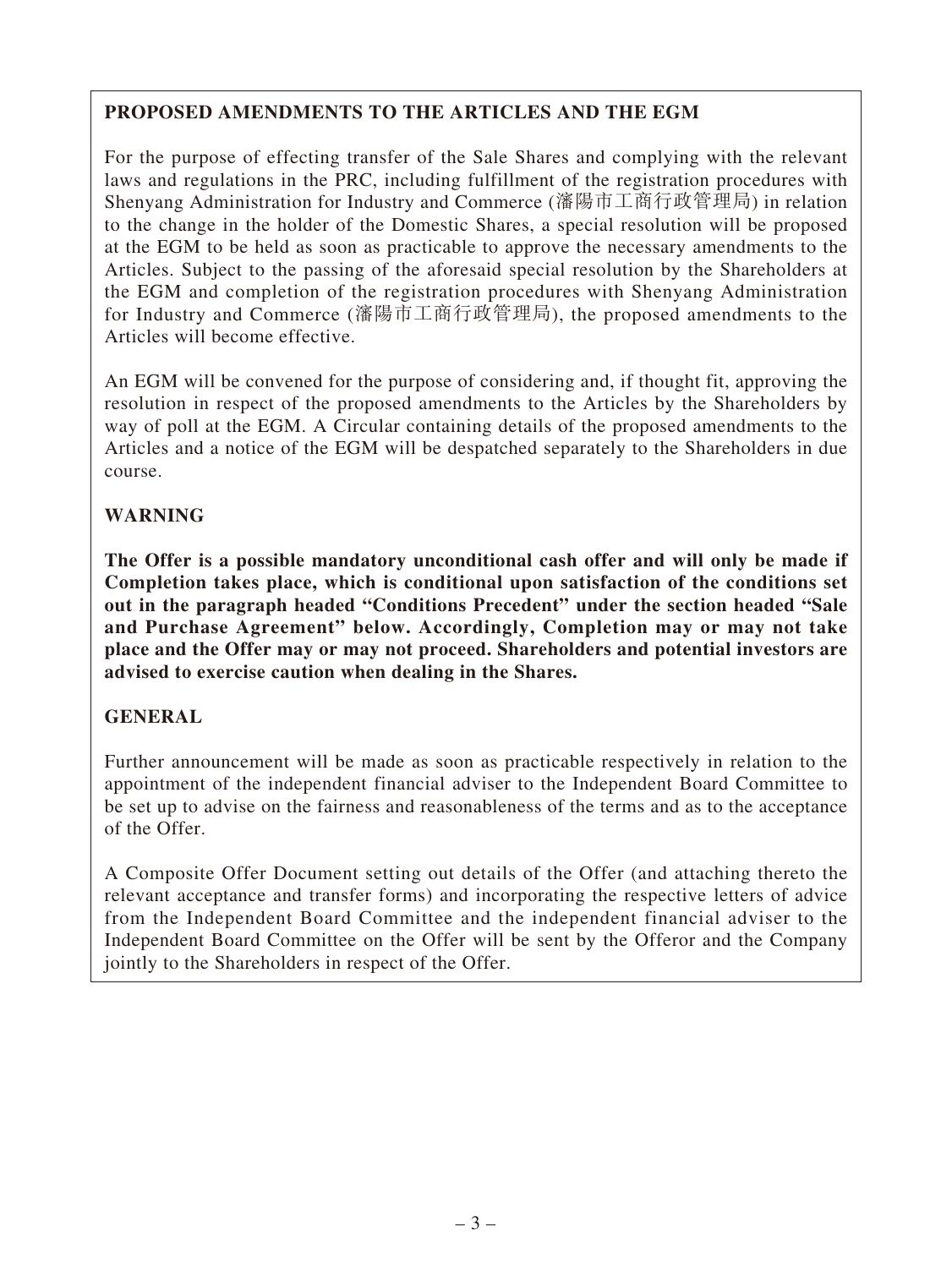## **EXTENSION OF TIME TO DESPATCH THE COMPOSITE OFFER DOCUMENT**

As the Composite Offer Document will not be despatched to the Shareholders within the period contemplated under Rule 8.2 of the Takeovers Code, which is 21 days from the date of this joint announcement, an application pursuant to Note 2 to Rule 8.2 of the Takeovers Code has been made to the Executive for his consent to extend the date for the posting of the Composite Offer Document to within 7 days of Completion or 28 March 2013, whichever is the earlier.

## **RESUMPTION OF TRADING IN THE SHARES**

At the request of the Company, trading in the Shares on the Stock Exchange has been suspended from 9:00 a.m. on 24 September 2012 (Hong Kong time), pending the publication of this joint announcement. An application has been made by the Company to the Stock Exchange for the resumption of trading in the Shares on the Stock Exchange with effect from 9:00 a.m. on 3 October 2012 (Hong Kong time).

## **SALE AND PURCHASE AGREEMENT**

On 21 September 2012, the Board was informed by Beijing Mingde, the controlling shareholder of the Company, that it had entered into the conditional Sale and Purchase Agreement with Jinma in relation to the acquisition of the Sale Shares. Principal terms of the Sale and Purchase Agreement are set out as follows:

## **Principal terms of the Sale and Purchase Agreement**

- Date: 21 September 2012 (after trading hours)
- Parties: Beijing Mingde (as vendor) Jinma (as purchaser)

Pursuant to the conditional Sale and Purchase Agreement, Beijing Mingde agreed to sell, and Jinma agreed to purchase the Sale Shares at a consideration of RMB105 million (or approximately HK\$128.39 million), which was equivalent to RMB0.175 (or approximately HK\$0.2140) per Sale Share.

## *Sale Shares*

The Sale Shares, comprising a total of 600,000,000 Domestic Shares, representing approximately 58.8% of the entire issued share capital of the Company as at the date of this joint announcement, will be acquired by Jinma free from all Encumbrances and together with all rights attached and accrued to them at the date of Completion. After Completion, Beijing Mingde will cease to hold any share capital of the Company. Further announcement(s) will be made to inform the public and the Shareholders when Completion takes place.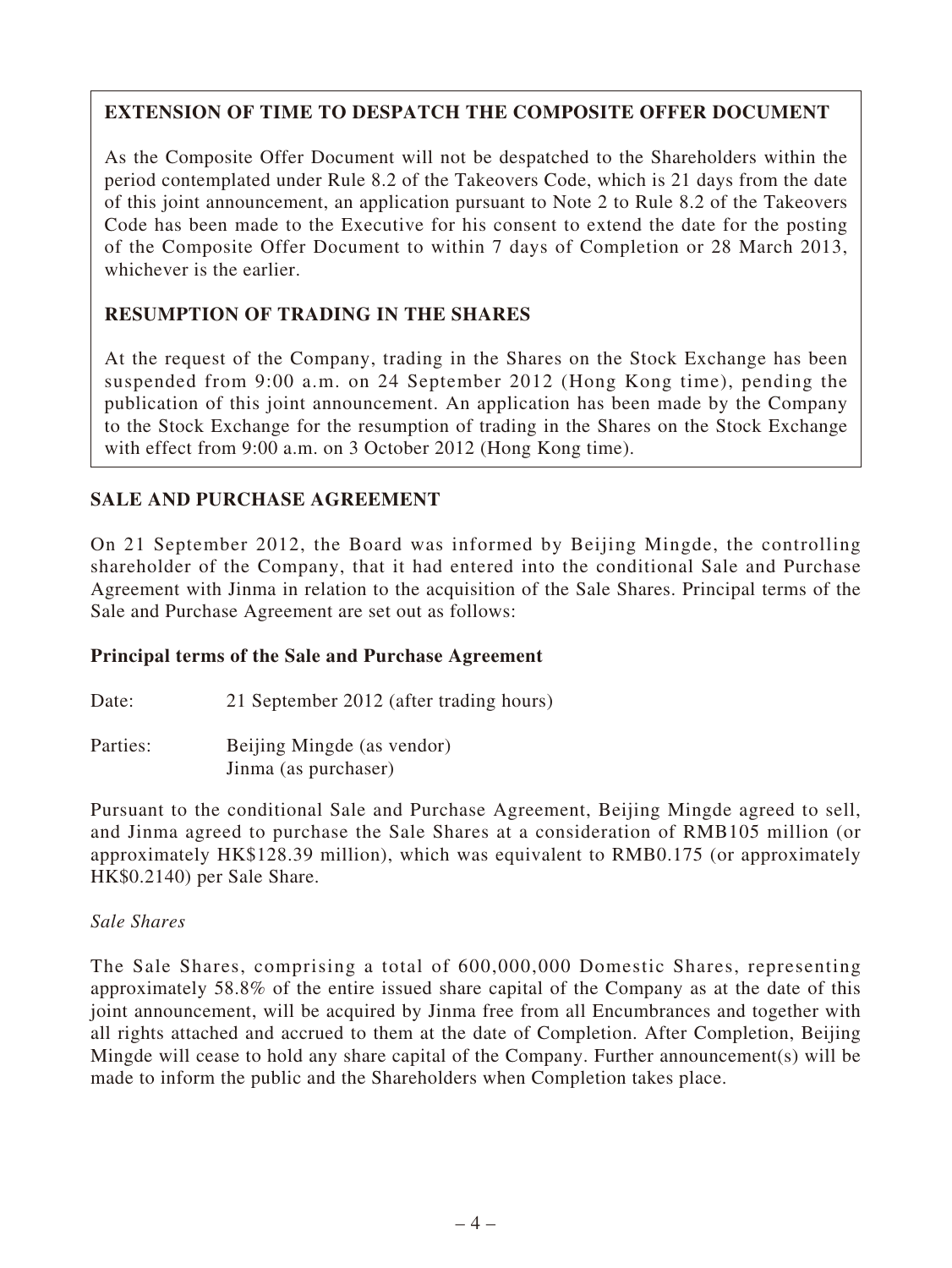## *Purchase price and payment terms*

The consideration for the Sale Shares pursuant to the Sale and Purchase Agreement was determined between Beijing Mingde and Jinma after arm's length negotiations and taking into account, including (i) the original cost of investment in the Sale Shares by Beijing Mingde; and (ii) the liquidity of the unlisted Domestic Shares. As at 30 June 2012, the unaudited net asset value of the Group was approximately RMB0.50 per Share, whereas the audited net asset value of the Group as at 31 December 2011 was approximately RMB0.50 per Share.

The consideration of RMB105 million for the Sale Shares shall be satisfied in cash in the following manner:

- a. RMB40 million shall be paid by Jinma 6 days after signing of the Sale and Purchase Agreement; and
- b. the remaining RMB65 million shall be paid by Jinma within 6 days upon completion of: (i) amendments to the Articles; and (ii) the registration procedures with Shenyang Administration for Industry and Commerce (瀋陽市工商行政管理局) as provided for in the Sale and Purchase Agreement and obtaining the amended business licence certificate.

## *Conditions precedent*

Completion of the acquisition of the Sale Shares is subject to the satisfaction of the following conditions:

- a. the Company to convene an extraordinary general meeting of the Shareholders to pass the relevant resolution to approve the amendments to the Articles and the change of Directors (if any);
- b. the Company having completed the registration procedures with Shenyang Administration for Industry and Commerce (瀋陽市工商行政管理局) in connection with the change in the Shareholder of the Domestic Shares and obtained the amended business licence certificate; and
- c. a PRC legal adviser to issue a legal opinion, confirming that both Beijing Mingde and the Company have already obtained all necessary approvals (if any) as required under the PRC laws and have completed all necessary filings and registration required to complete the transfer of the Sale Shares.

Completion of the Sale and Purchase Agreement and all necessary actions required pursuant to any rules and regulations under the PRC laws or Hong Kong laws shall take place and be satisfied within 6 months from the date of the Sale and Purchase Agreement (or such other date as agreed between Beijing Mingde and Jinma).

Jinma shall be entitled to terminate the Sale and Purchase Agreement if, among other things, the transaction contemplated under the Sale and Purchase Agreement cannot be completed within 6 months from the date of the Sale and Purchase Agreement or Beijing Mingde defaults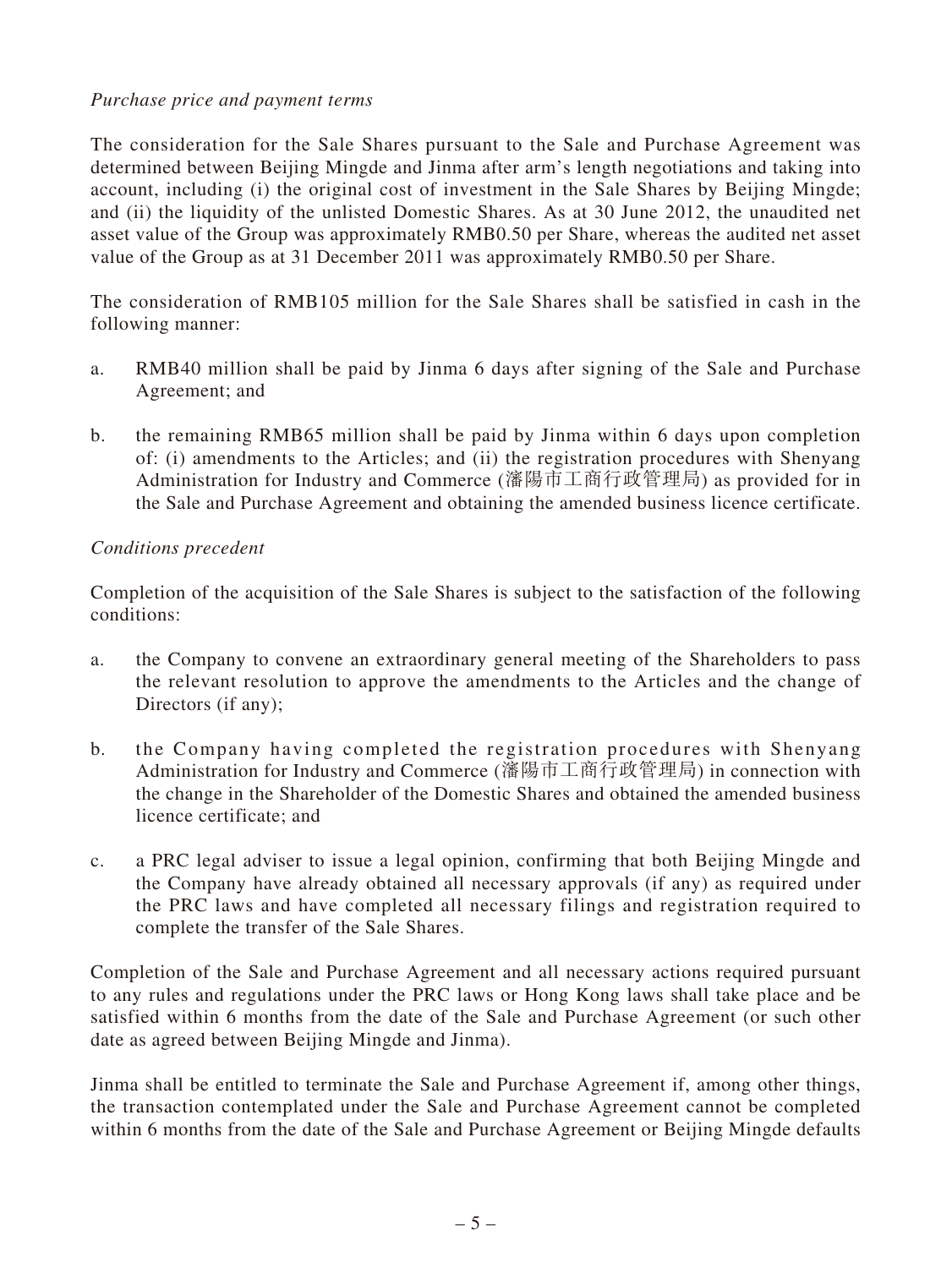on any of the representations and warranties made by it. Beijing Mingde shall be entitled to terminate the Sale and Purchase Agreement if Jinma fails to pay the consideration for the Sale Shares in accordance with the payment terms for more than 3 months and, among other things, require Jinma to transfer the Sale Shares back to Beijing Mingde.

#### *Completion*

The date of Completion shall take place on the date upon satisfaction of all the conditions precedent for the sale and purchase of the Sale Shares.

## **POSSIBLE MANDATORY UNCONDITIONAL CASH OFFER**

Immediately following Completion, Jinma will own the Sale Shares, representing approximately 58.8% of the entire issued share capital of the Company as at the date of this joint announcement.

Pursuant to Rule 26.1 of the Takeovers Code, upon Completion, Jinma and parties acting in concert with it will be required to make a mandatory unconditional general offer for all the outstanding Shares other than those already owned or agreed to be acquired by Jinma and parties acting in concert with it. Since Jinma, being a company established in the PRC, is restricted from holding overseas listed foreign invested shares under the relevant rules and regulations in the PRC, Jinma and the Offeror have formed a consortium for the purpose of the Offer. The Offeror has become a party acting in concert with Jinma and will make the Offer.

Subject to Completion, Kingston Securities Limited will make the Offer on behalf of the Offeror for all the H Shares other than those already owned or agreed to be acquired by the Offeror and parties acting in concert with it on the following basis:

## **Principal terms of the Offer**

For each H Share. . . . . . . . . . . . . . . . . . . . . . . . . . . . . . . . . . . . . . . . . . . . . . . . . . .HK\$0.2140 (equivalent to approximately RMB0.175) in cash

The Offer Price is equivalent to RMB0.175, being the price per Sale Share at which the Sale Shares were sold to Jinma under the Sale and Purchase Agreement, and converted into Hong Kong dollars based on the exchange rate of RMB0.81782 to HK\$1 as quoted by The People's Bank of China as at 28 September 2012, being the date of this joint announcement.

The H Shares to be acquired under the Offer shall be fully paid and free from all Encumbrances and together with all rights attaching to them as at the date on which the Offer is made, including the right to receive in full all dividends and other distributions, if any, declared, made or paid on or after the date on which the Offer is made.

As at the date of this joint announcement, the Company does not have any outstanding warrants, options or derivatives to acquire the Shares or other securities which are convertible into the Shares. Holders of the H Shares and the Domestic Shares have the same voting right and the right to receive dividend.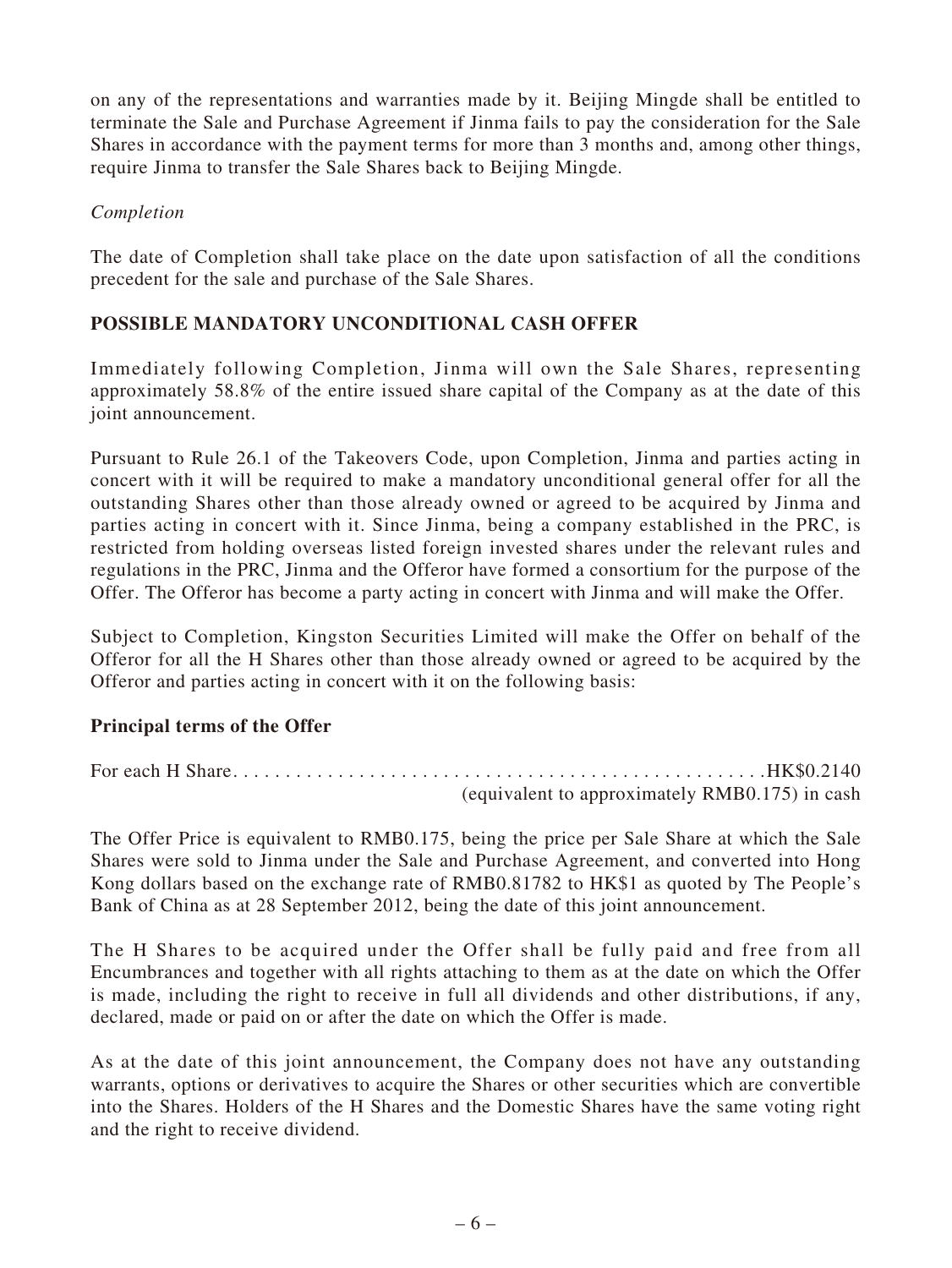Neither the Offeror nor any party acting in concert with it has received any irrevocable commitment to accept the Offer.

#### **Dealing and interests in the Company's securities**

Save for the acquisition of the Sale Shares under the Sale and Purchase Agreement, none of the Offeror, Jinma or parties acting in concert with any of them has dealt in the Shares, warrants, options, derivatives or other securities convertible into the Shares during the period commencing from the date falling six months before the date of this joint announcement. Save for the Sale Shares to be acquired by Jinma under the Sale and Purchase Agreement, the Offeror, Jinma and parties acting in concert with any of them have not held, owned or controlled any Shares, warrants, options, derivatives or other securities convertible into the Shares as at the date of this joint announcement.

The Offeror did not enter into any agreement or arrangement which is related to the circumstances in which it may or may not invoke or seek to invoke a pre-condition or a condition to the Offer and the consequences of which would give rise to any break fees payable.

Except for the disclosure above, as at the date of this joint announcement, there is no arrangement (whether by way of option, indemnity or otherwise) of the kind referred to in Note 8 to Rule 22 of the Takeovers Code in relation to the securities of the Offeror or the Company and which might be material to the Offer. The Offeror, Jinma or any person acting in concert with any of them has not borrowed or lent any relevant securities (as defined in Note 4 to Rule 22 of the Takeovers Code) in the Company as at the date of this joint announcement.

## **Comparison of value**

The offer price of HK\$0.2140 per H Share represents:

- (i) a discount of approximately 58.04% to the closing price of HK\$0.510 per H Share as quoted on the Stock Exchange on the Last Trading Day;
- (ii) a discount of approximately 58.69% to the average closing price of HK\$0.518 per H Share as quoted on the Stock Exchange for the last five consecutive trading days up to and including the Last Trading Day;
- (iii) a discount of approximately 59.16% to the average closing price of HK\$0.524 per H Share as quoted on the Stock Exchange for the last ten consecutive trading days up to and including the Last Trading Day; and
- (iv) a discount of approximately 59.70% to the average closing price of HK\$0.531 per H Share as quoted on the Stock Exchange for the last thirty consecutive trading days up to and including the Last Trading Day.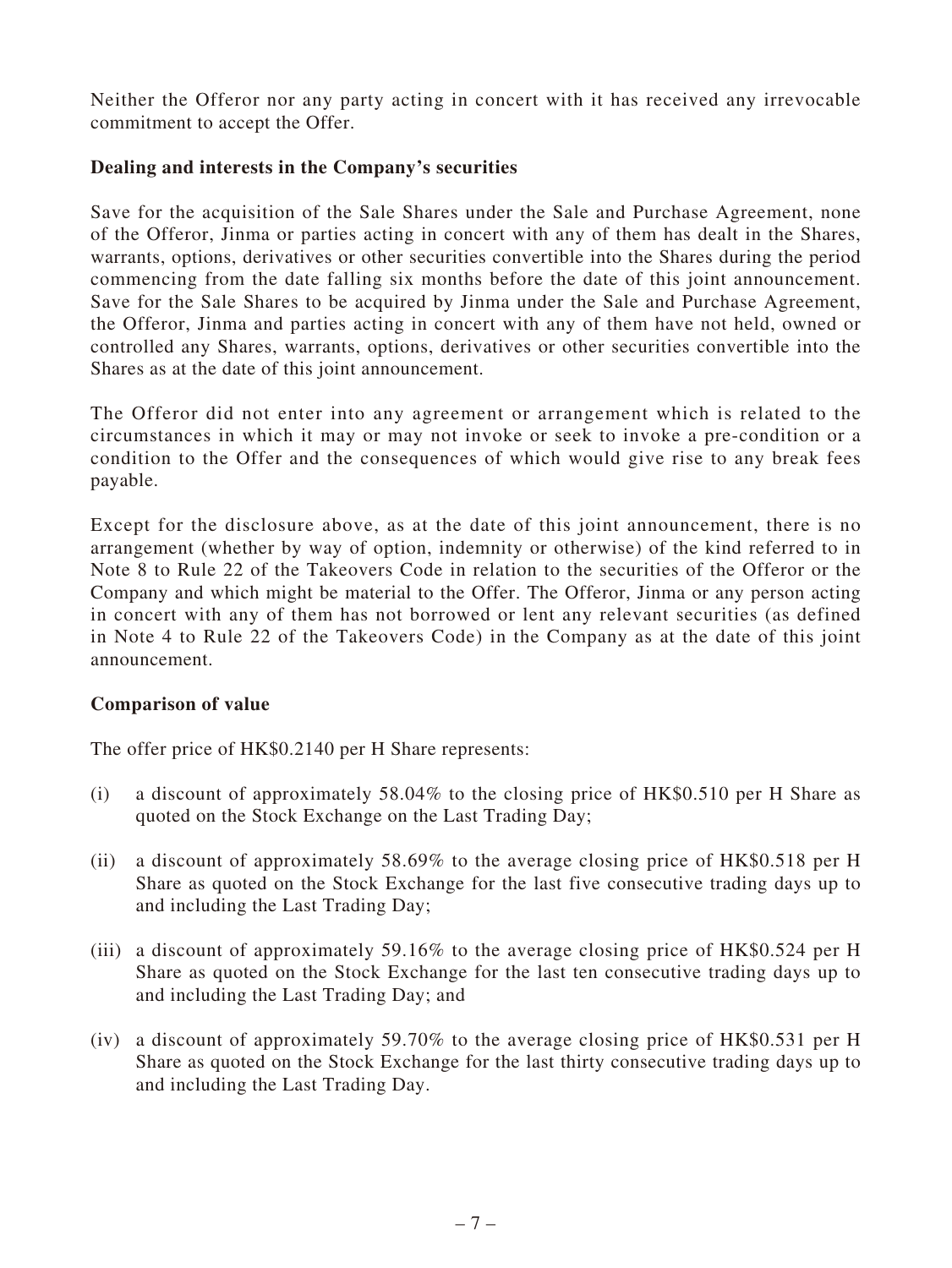## **Highest and lowest prices**

The highest and lowest closing prices per H Share as quoted on the Stock Exchange during the six-month period immediately prior to and including the Last Trading Day were HK\$0.650 on 28 and 29 May 2012 and HK\$0.495 on 30 March 2012, respectively.

### **Total consideration**

There are 420,400,000 H Shares subject to the Offer. The Offer is valued at approximately HK\$89.97 million based on the Offer Price.

The Offeror will satisfy the cash consideration payable under the Offer by the loan facility of HK\$82,800,000 granted to the Offeror by Kingston Securities Limited under the Facility Agreement, together with the cash deposited by the Offeror with Kingston Securities Limited. Kingston Corporate Finance Limited, the financial adviser to the Offeror, is satisfied that sufficient financial resources are available to the Offeror to satisfy the full acceptance of the Offer.

#### **Stamp duty**

Seller's Hong Kong ad valorem stamp duty at a rate of 0.1% of the market value of the H Shares or consideration payable by the Offeror in respect of the relevant acceptances of the Offer, whichever is higher, will be deducted from the amount payable to the relevant Shareholders on acceptance of the Offer. The Offeror will arrange for payment of the seller's Hong Kong ad valorem stamp duty on behalf of the accepting Shareholders and will pay the buyer's Hong Kong ad valorem stamp duty in connection with the acceptances of the Offer and the transfers of the H Shares.

#### **Payment**

Payment in cash in respect of acceptances of the Offer, net of seller's Hong Kong ad valorem stamp duty, will be made as soon as possible but in any event within 7 business days (as defined in the Takeovers Code) from the date of receipt of the relevant documents of title and duly completed acceptance(s) by the Offeror to render each such acceptance complete and valid pursuant to Rule 20.1 and Note 1 to Rule 30.2 of the Takeovers Code.

#### **Overseas Shareholders**

The availability of the Offer to persons not resident in Hong Kong may be affected by the applicable laws of the relevant jurisdiction in which they are resident. Overseas Shareholders who are citizens, residents or nationals of a jurisdiction outside Hong Kong should observe any applicable legal or regulatory requirements in their own jurisdictions and, where necessary, seek legal advice. It is the responsibility of the Overseas Shareholders who wish to accept the Offer to satisfy themselves as to the full observance of the laws and regulations of the relevant jurisdictions in connection with the acceptance of the Offer (including the obtaining of any governmental or other consent which may be required or the compliance with other necessary formalities and the payment of any transfer or other taxes due by such Overseas Shareholders in respect of such jurisdictions).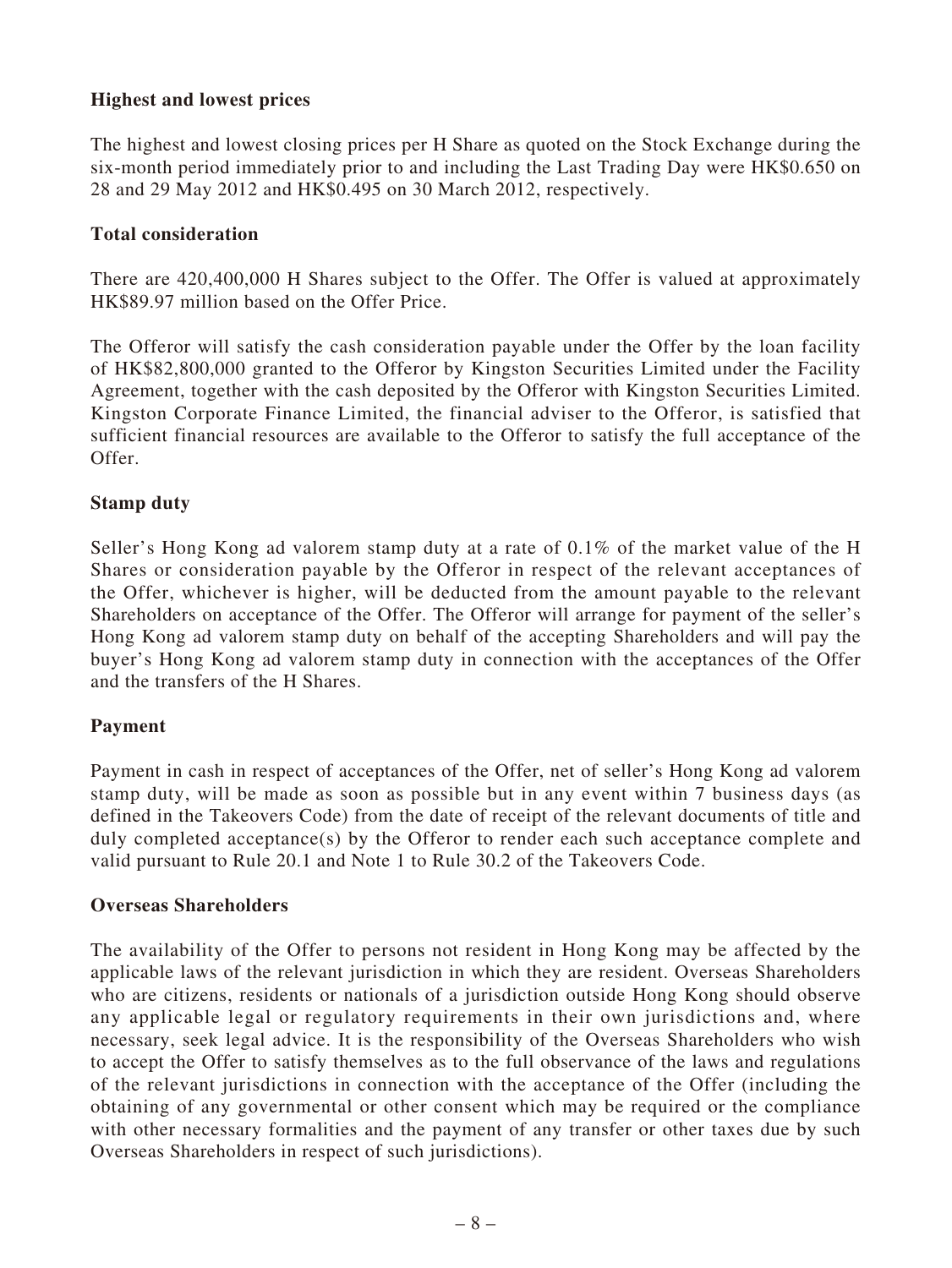## **SHAREHOLDING STRUCTURE OF THE COMPANY**

The shareholding structure of the Company as at the date of this joint announcement and immediately after Completion but before the Offer (and assuming there are no changes in the issued share capital of the Company) is as follows:

|                        |                                                                                                          | As at the date of this joint<br>announcement |                | <b>Immediately after Completion</b><br>and before the Offer |  |
|------------------------|----------------------------------------------------------------------------------------------------------|----------------------------------------------|----------------|-------------------------------------------------------------|--|
|                        | Number of                                                                                                | Approximate<br>Shares percentage $(\%)$      | Number of      | Approximate<br>Shares percentage $(\%)$                     |  |
| <b>Domestic Shares</b> |                                                                                                          |                                              |                |                                                             |  |
| Beijing Mingde         | 600,000,000<br>(representing all<br>issued Domestic<br>Shares in the<br>share capital of<br>the Company) | 58.80                                        | $\overline{0}$ | 0.00                                                        |  |
| Jinma                  | $\boldsymbol{0}$                                                                                         | 0.00                                         | 600,000,000    | 58.80                                                       |  |
| <b>H</b> Shares        |                                                                                                          |                                              |                |                                                             |  |
| Public                 | 420,400,000                                                                                              | 41.20                                        | 420,400,000    | 41.20                                                       |  |
| <b>Total</b>           | 1,020,400,000                                                                                            | 100.00                                       | 1,020,400,000  | 100.00                                                      |  |

## **INFORMATION ON THE COMPANY**

The Company is an investment holding company and the principal activities of its subsidiaries are property development and leasing and management of real estate in the PRC.

Based on the Company's audited financial results as disclosed in the Company's annual report for the year ended 31 December 2011, the Group recorded an audited net profit of approximately RMB40.9 million and approximately RMB26.7 million for the financial years ended 31 December 2011 and 31 December 2010, respectively.

#### **INFORMATION ON THE OFFEROR**

The Offeror is a company incorporated in the BVI with limited liability solely for the purpose of the Offer. It is an investment holding company with no substantive business operation. As at the date of this joint announcement, the sole director and sole shareholder of the Offeror is Mr. Chim Kim Lun Ricky.

Mr. Chim Kim Lun Ricky, aged 43, holds a Bachelor degree in Arts from the University of British Columbia in Canada and has over 20 years of commercial and investment experience. Mr. Chim is an executive director of Bestway International Holdings Limited (stock code: 718), and an executive director and the chairman of Asia Resources Holdings Limited (stock code: 899), the shares of both companies are listed on the main board of the Stock Exchange.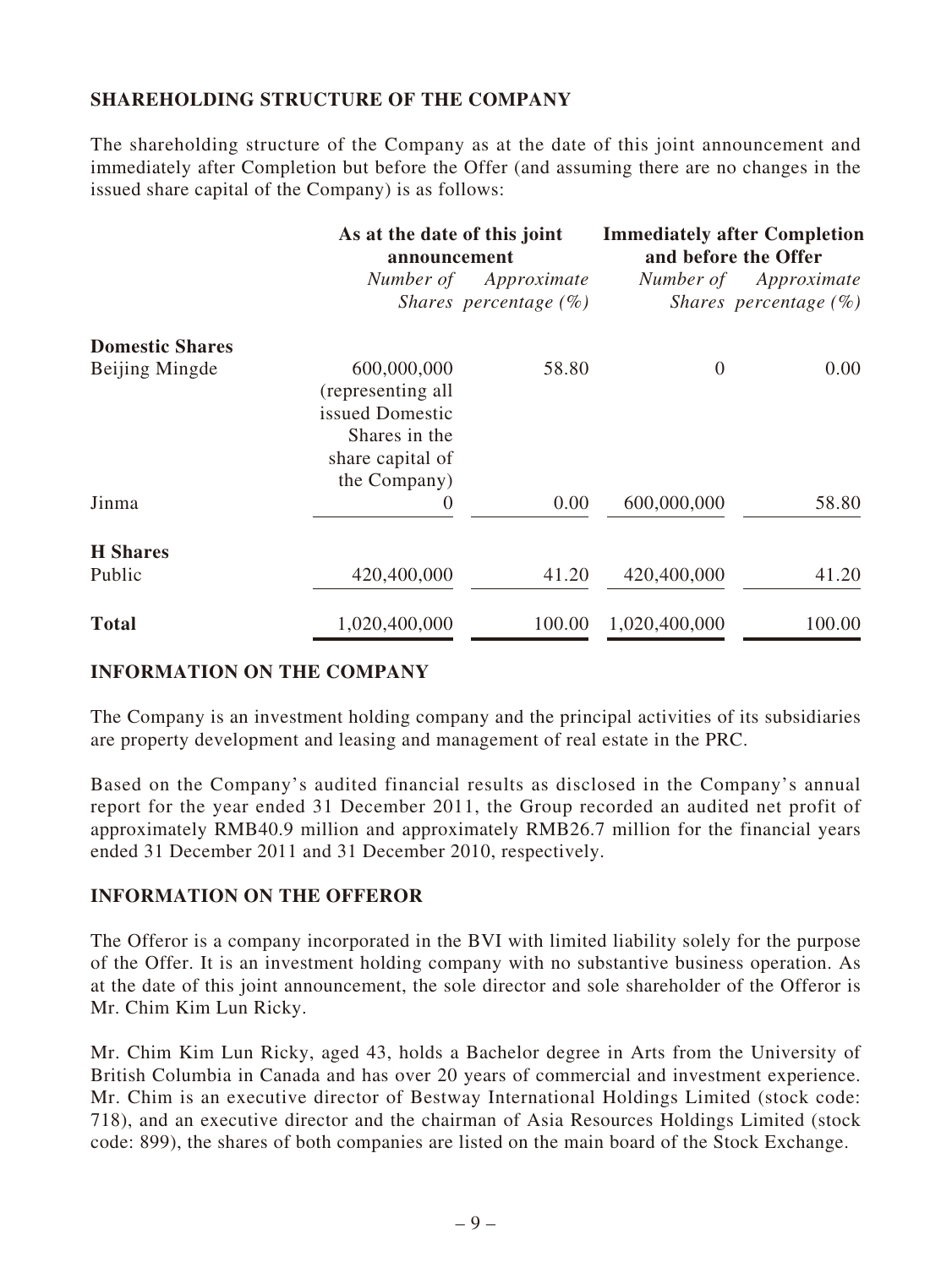## **INFORMATION ON JINMA**

Jinma is a limited liability company established in the PRC and is principally engaged in trust asset management, investment management (not including finance, insurance, securities, futures and other restricted items), financial management advisory, investment information advisory, corporate management advisory (not including human resources intermediary services, securities and other restricted items) and investing in establishing industries.

Jinma is beneficially owned as to 90% by Mr. Ma Zhonghong and 10% by Mr. Lin Weicheng.

Mr. Ma Zhonghong, aged 39, is the legal representative, chairman of the board of directors and a director of Jinma. Mr. Ma is not a director of any company whose shares are listed on the Stock Exchange.

Mr. Lin Weicheng, aged 25, is a director of Jinma. Mr. Lin is not a director of any company whose shares are listed on the Stock Exchange.

Reference is made to the announcements of the Company dated 11 May 2011 and 31 May 2011, the circular of the Company dated 25 September 2011 and the announcement of the Company dated 8 August 2012 in relation to the acquisition of the entire issued share capital of Zhongfang Chaozhou Investment Development Company Limited\* (中房潮州投資開發 有限公司) ("**Zhongfang Chaozhou**") by the Company from Tianjin Zhongfang Yongyang Property Company Limited\* (天津中房雍陽置業有限公司) ("**Tianjin Zhongfang**") and Shenzhen Zhongfang Chuangzhan Investment Group Company Limited\* (深圳市中房創展 投資集團有限公司) ("**Shenzhen Zhongfang**"). As at the time of entering into the relevant acquisition agreement (the "**Acquisition Agreement**") and up to the date of this joint announcement, Shenzhen Zhongfang has been owned as to 60% by Mr. Ma Zhonghong and 40% by Mr. Chen Ruizhan (陳瑞展) and Mr. Ma Zhonghong has been a director of Shenzhen Zhongfang.

Upon completion of the acquisition of the entire issued share capital of Zhongfang Chaozhou on 8 June 2012, Zhongfang Chaozhou has become a wholly-owned subsidiary of the Company. As at the date of this joint announcement, Mr. Ma Zhonghong is the chairman of the board of directors of Zhongfang Chaozhou. For details, please refer to the announcement of the Company dated 8 August 2012.

## **INTENTION OF THE OFFEROR ON THE GROUP**

The Offeror intends that the Company will continue with its existing principal activities and will maintain the listing status of the Company on the Stock Exchange after closing of the Offer. The Offeror has no intention to re-deploy employees or fixed assets of the Group within 6 months from the date of this joint announcement other than in its ordinary course of business. Except for the intention of the Offeror to hold the accepted H Shares, if any, for investment purpose, the Offeror will not take any role in the Company.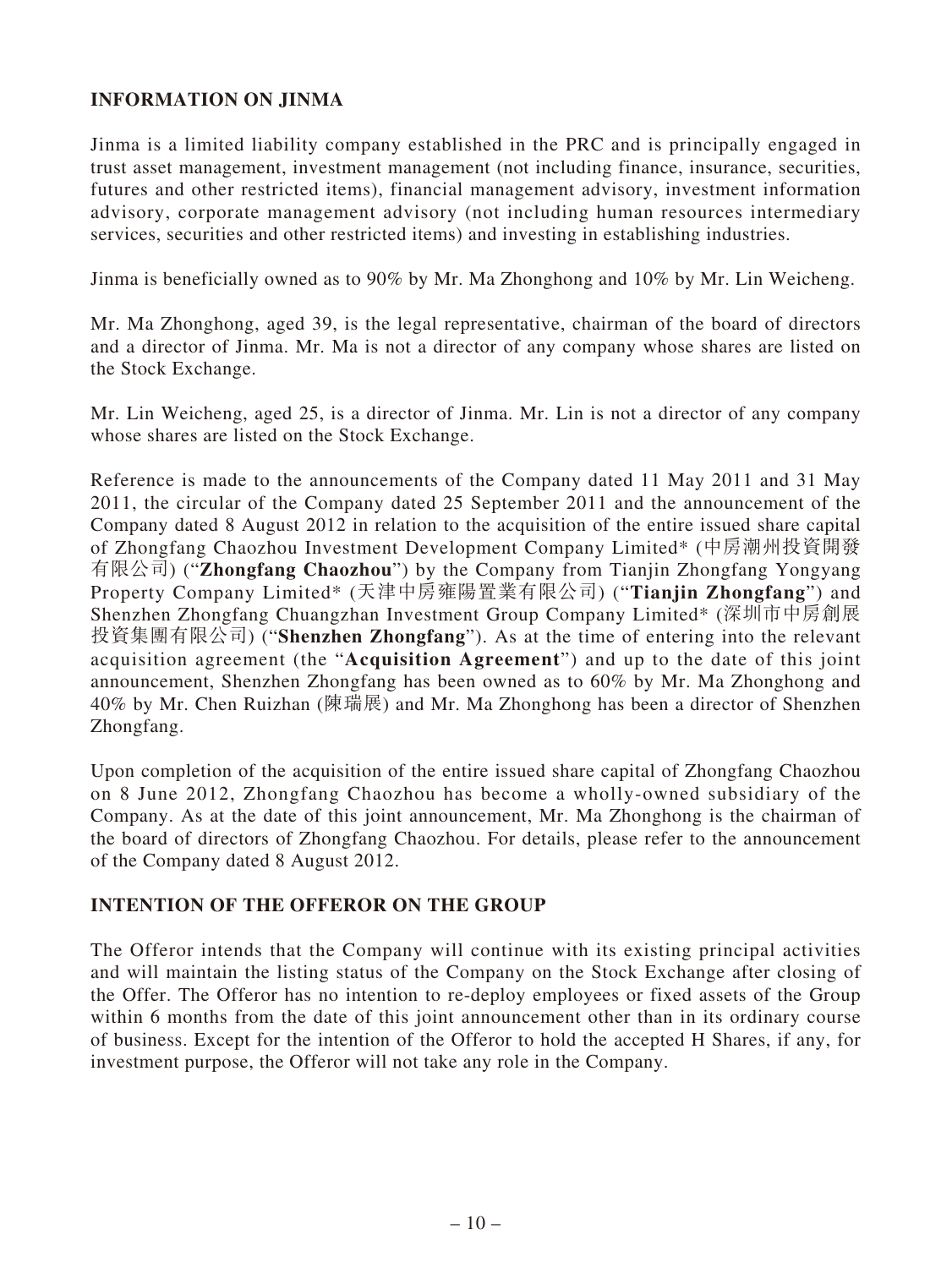## **INTENTION OF JINMA ON THE GROUP**

Jinma intends that the Company will continue with its existing principal activities and will maintain the listing status of the Company on the Stock Exchange after closing of the Offer.

Jinma intends to nominate new Director(s) to the Board with effect from the earliest time permitted for appointment of directors under the Takeovers Code, the Listing Rules and applicable laws. Details of the change of the Board composition and the biographies of the newly appointed Director(s) will be made in compliance with the Takeovers Code and the Listing Rules and announced in due course.

## **MAINTAINING THE LISTING STATUS OF THE COMPANY**

The Offeror has no intention to privatise the Group. The Offeror intends to maintain the listing of the H Shares on the Stock Exchange. The Offeror will undertake to the Stock Exchange to take appropriate steps to ensure that not less than 25% of the entire issued share capital of the Company will be held by the public at all times. The Stock Exchange has indicated that if, upon closing of the Offer, less than the minimum prescribed percentage applicable to the Company, being 25% of the issued Shares, are held by the public or if the Stock Exchange believes that:

- (i) a false market exists or may exist in the Shares; or
- (ii) there are insufficient Shares in public hands to maintain an orderly market,

it will consider exercising its discretion to suspend trading in the Shares.

As the Company and the Offeror are unable to ascertain at this stage the level of acceptances by the holders of H Shares under the Offer, the aforesaid parties have not decided the exact steps/actions that will be taken by them after the close of the Offer to restore the public float of the Shares, if required. Notwithstanding this, the Company and the Offeror consider that the appropriate actions to be taken shall include placing down of sufficient number of accepted H Shares by the Offeror for this purpose. The Company and the Offeror will issue a separate announcement as and when necessary in this regard.

## **WARNING**

**The Offer is a possible mandatory unconditional cash offer and will only be made if Completion takes place, which is conditional upon satisfaction of the conditions set out in the paragraph headed "Conditions Precedent" under the section headed "Sale and Purchase Agreement" above. Accordingly, Completion may or may not take place and the Offer may or may not proceed. Shareholders and potential investors in the Company are advised to exercise caution when dealing in the Shares.**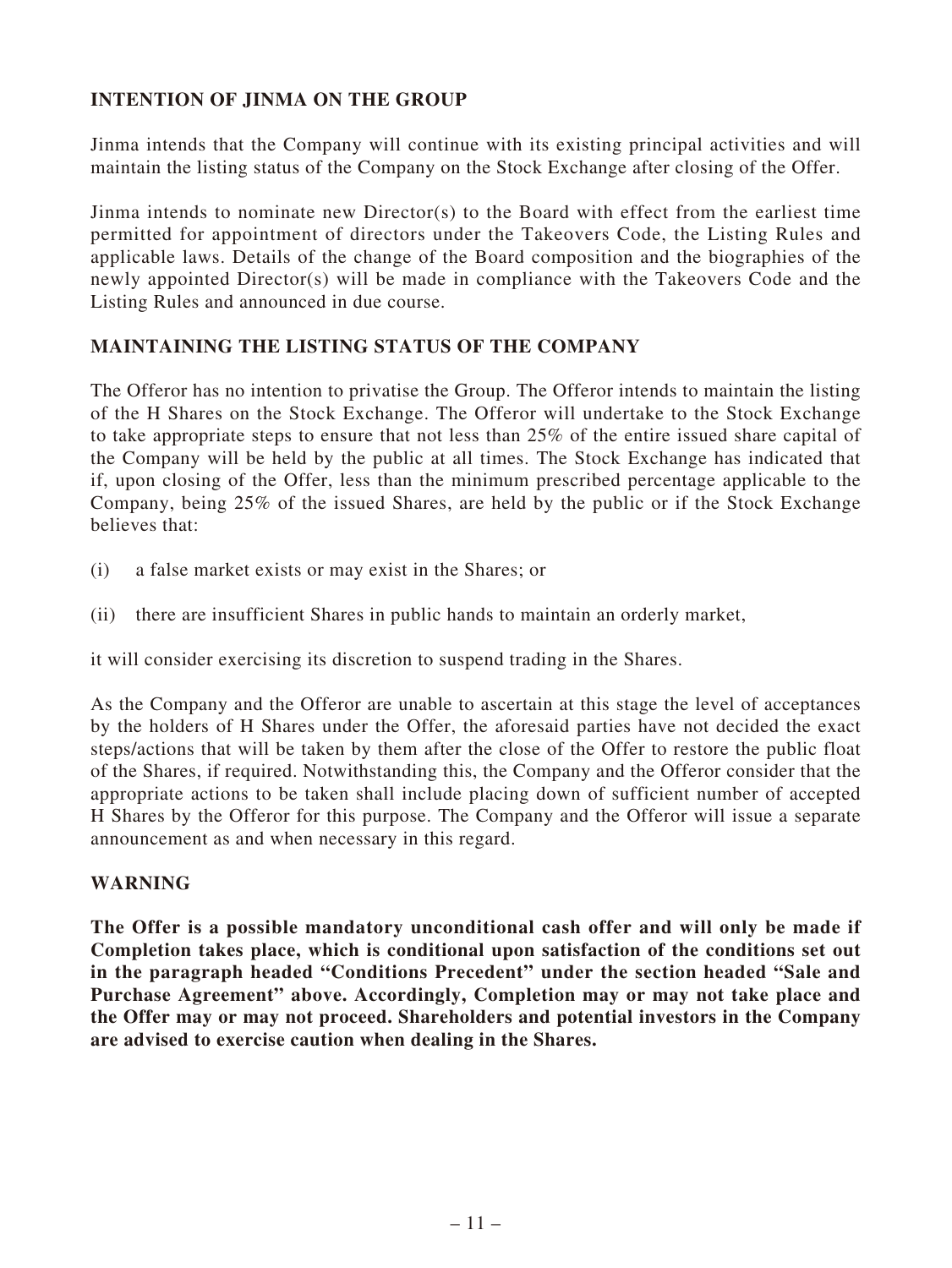## **DEALING DISCLOSURE**

In accordance with Rule 3.8 of the Takeovers Code, the Company and the Offeror hereby remind their respective associates (including persons holding 5% or more of any class of relevant securities) and parties acting in concert with them to disclose their dealings in any securities of the Company. For this purpose, reproduced below is the full text of Note 11 to Rule 22 of the Takeovers Code:

#### "*Responsibility of stockbrokers, banks and other intermediaries*

*Stockbrokers, banks and others who deal in relevant securities on behalf of clients have a general duty to ensure, so far as they are able, that those clients are aware of the disclosure obligations attaching to associates and other persons under Rule 22 of the Takeovers Code and that those clients are willing to comply with them. Principal traders and dealers who deal directly with investors should, in appropriate cases, likewise draw attention to the relevant rules of the Takeovers Code. However, this does not apply when the total value of dealings (excluding stamp duty and commission) in any relevant security undertaken for a client during any 7-day period is less than HK\$1 million.*

*This dispensation does not alter the obligation of principals, associates and other persons themselves to initiate disclosure of their own dealings, whatever total value is involved.*

*Intermediaries are expected to co-operate with the Executive in its dealings enquiries. Therefore, those who deal in relevant securities should appreciate that stockbrokers and other intermediaries will supply the Executive with relevant information as to those dealings, including identities of clients, as part of that co-operation.*"

## **PROPOSED AMENDMENTS TO THE ARTICLES**

As mentioned in the above paragraph headed "Conditions precedent" of the Sale and Purchase Agreement, the completion for the transfer of the Sale Shares is conditional upon completion of the registration procedures with Shenyang Administration for Industry and Commerce (瀋陽市工商行政管理局) in connection with the change in the holder of the Domestic Shares. For the purpose of complying with the relevant laws and regulations in the PRC and effecting transfer of the Sale Shares, a special resolution will be proposed at the EGM to be held as soon as practicable to approve the necessary amendments to the Articles.

The Company proposed to amend the Articles as follows:

## **Article 1 of the Articles**

"This company (or "The Company") is a company limited by shares established according to the Company Law of the People's Republic of China, Special Provisions of the State Council Concerning the Floatation and Listing Abroad of Stocks by Limited Stock Companies and other related laws and administrative laws and regulations.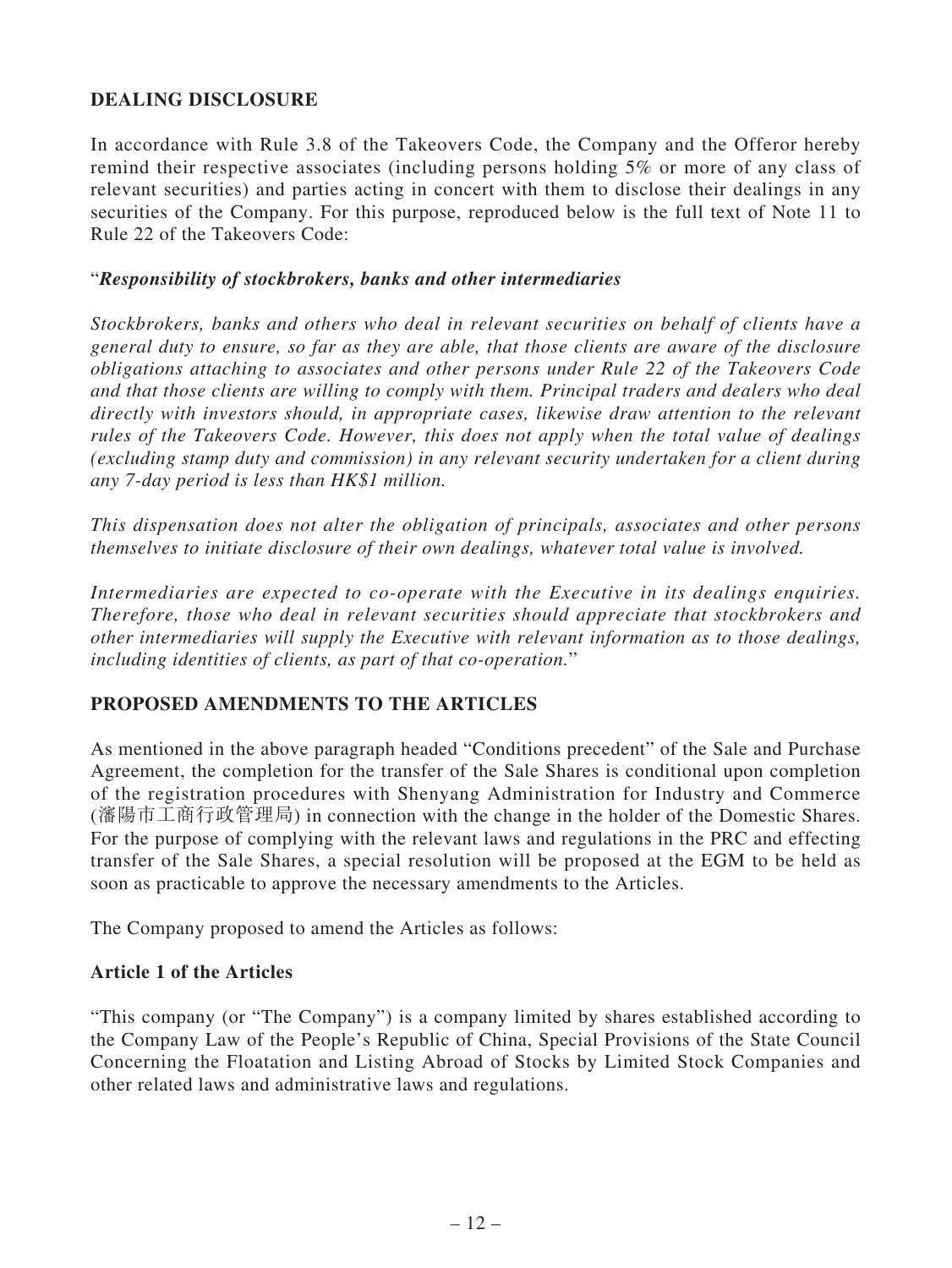Following approval of the GuoJingMao QiGai [1999] No.589 Paper of the State Economic and Trade Commission, the Company is incorporated by means of sponsorship and registered in the Shenyang Administration for Industry and Commerce in July 2, 1999. The number of the Company's business license is 210131000009129(1-1).

The sponsor of the Company: Shenyang Public Utility Group Company Limited.

(Article 1 of the Essential Clauses)"

#### *shall be amended as*

"This company (or "The Company") is a company limited by shares established according to the Company Law of the People's Republic of China, Special Provisions of the State Council Concerning the Floatation and Listing Abroad of Stocks by Limited Stock Companies and other related laws and administrative laws and regulations.

Following approval of the GuoJingMao QiGai [1999] No.589 Paper of the State Economic and Trade Commission, the Company is incorporated by means of sponsorship and registered in the Shenyang Administration for Industry and Commerce in July 2, 1999. The number of the Company's business license is 210131000009129(1-1). The sponsor of the Company: Shenyang Public Utility Group Company Limited.

Currently, the shares of the sponsor of the Company are held by Shenzhen Jinma Asset Management Company Limited.

(Article 1 of the Essential Clauses)"

## **Article 6 of the Articles**

"In accordance with the Company Law of the People's Republic of China (hereinafter referred to as the "Company Law"), the Special Provisions of the State Council Concerning the Company Limited by Shares Issuing Shares and Seeking a Listing Outside the PRC (hereinafter referred to as the "Special Provisional"), the Essential Clauses for the Articles of Association of Companies Seeking a Listing Outside the PRC (hereinafter referred to as the "Essential Clauses") and other relevant State laws and administrative regulations, a general meeting of shareholders was held on February 12, 2009, to modify the Articles of Association (original Articles of Association) approved by the Company's inaugural meeting on July 1, 1999 and to formulate this Articles of Association."

#### *shall be amended as*

"In accordance with the Company Law of the People's Republic of China (hereinafter referred to as the "Company Law"), the Special Provisions of the State Council Concerning the Company Limited by Shares Issuing Shares and Seeking a Listing Outside the PRC (hereinafter referred to as the "Special Provisional"), the Essential Clauses for the Articles of Association of Companies Seeking a Listing Outside the PRC (hereinafter referred to as the "Essential Clauses") and other relevant State laws and administrative regulations, a general meeting of shareholders was held on November 20, 2012, to modify the Articles of Association (original Articles of Association) which were approved by the Company's inaugural meeting on July 1, 1999 and revised on February 12, 2009, and to formulate these Articles of Association."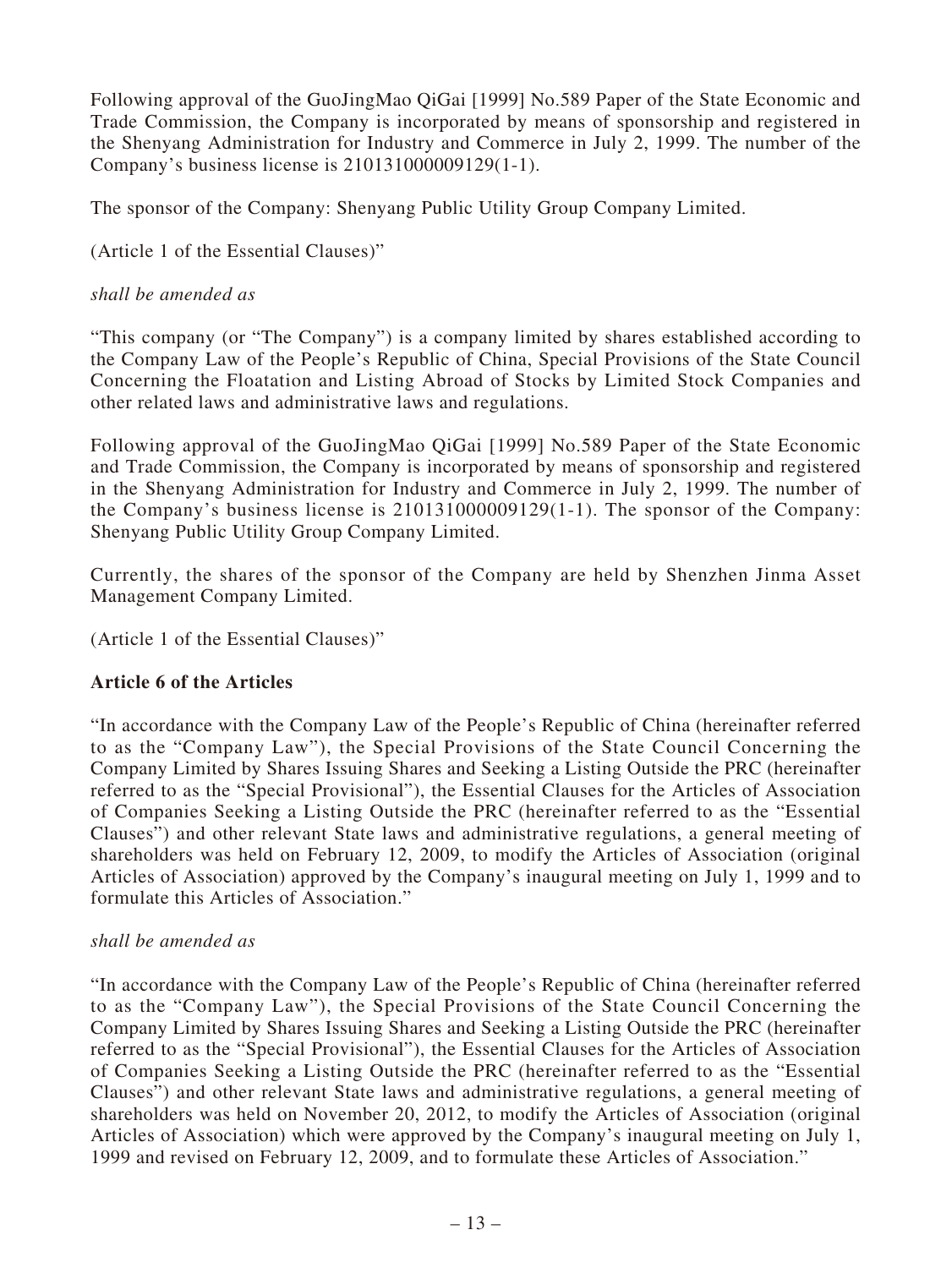## **Article 21 of the Articles**

"The ordinary shares first issued by the Company upon its incorporation are 420,400,000 H shares, accounting 41.2% of the total ordinary shares the Company may issue. The structure of the share capital of the Company after the further issuing is as follows: the total number of ordinary shares in issue is 1,020,400,000 ordinary shares, whereas Shenyang Public Utility Group Company Limited holding 600,000,000 shares and H share holders holding 420,400,000 shares, accounting 58.8% and 41.2% of the total shares respectively.

On February 13, 2009, Beijing Mingde Guangye Investment Consultant Company Limited spent RMB102,520,000 in the auction and got 58.8% shares of Shenyang Public Utility Holding Company Limited held by Shenyang Public Utility Group Company Limited, becoming a new shareholder of the Company.

The new structure of the share capital of the Company is as follows: the total number of ordinary shares in issue is 1,020,400,000 ordinary shares, whereas Beijing Mingde Guangye Investment Consultant Company Limited holding 600,000,000 shares and H share holders holding 420,400,000 shares, accounting 58.8% and 41.2% of the total shares respectively.

(Article 16 of the Essential Clauses)"

#### *shall be amended as*

"The ordinary shares first issued by the Company upon its incorporation are 420,400,000 H shares, accounting 41.2% of the total ordinary shares the Company may issue. The structure of the share capital of the Company after the further issuing is as follows: the total number of ordinary shares in issue is 1,020,400,000 ordinary shares, whereas Shenyang Public Utility Group Company Limited holding 600,000,000 shares and H share holders holding 420,400,000 shares, accounting 58.8% and 41.2% of the total shares respectively.

On February 13, 2009, Beijing Mingde Guangye Investment Consultant Company Limited spent RMB102,520,000 in the auction and got 58.8% of the total shares of Shenyang Public Utility Holding Company Limited, becoming a shareholder of the Company. On September 21, 2012, Beijing Mingde Guangye Investment Consultant Company Limited and Shenzhen Jinma Asset Management Company Limited entered into an equity transfer agreement. According to the terms and conditions of the equity transfer agreement, Beijing Mingde Guangye Investment Consultant Company Limited agreed to sell 58.8% of the total shares of Shenyang Public Utility Holdings Company Limited held by it for a consideration of RMB105,000,000 and Shenzhen Jinma Asset Management Company Limited agreed to buy such shares for such consideration, becoming a new shareholder of the Company.

The new structure of the share capital of the Company is as follows: the total number of ordinary shares in issue is 1,020,400,000 ordinary shares, whereas Shenzhen Jinma Asset Management Company Limited holding 600,000,000 shares and H share holders holding 420,400,000 shares, accounting 58.8% and 41.2% of the total shares respectively.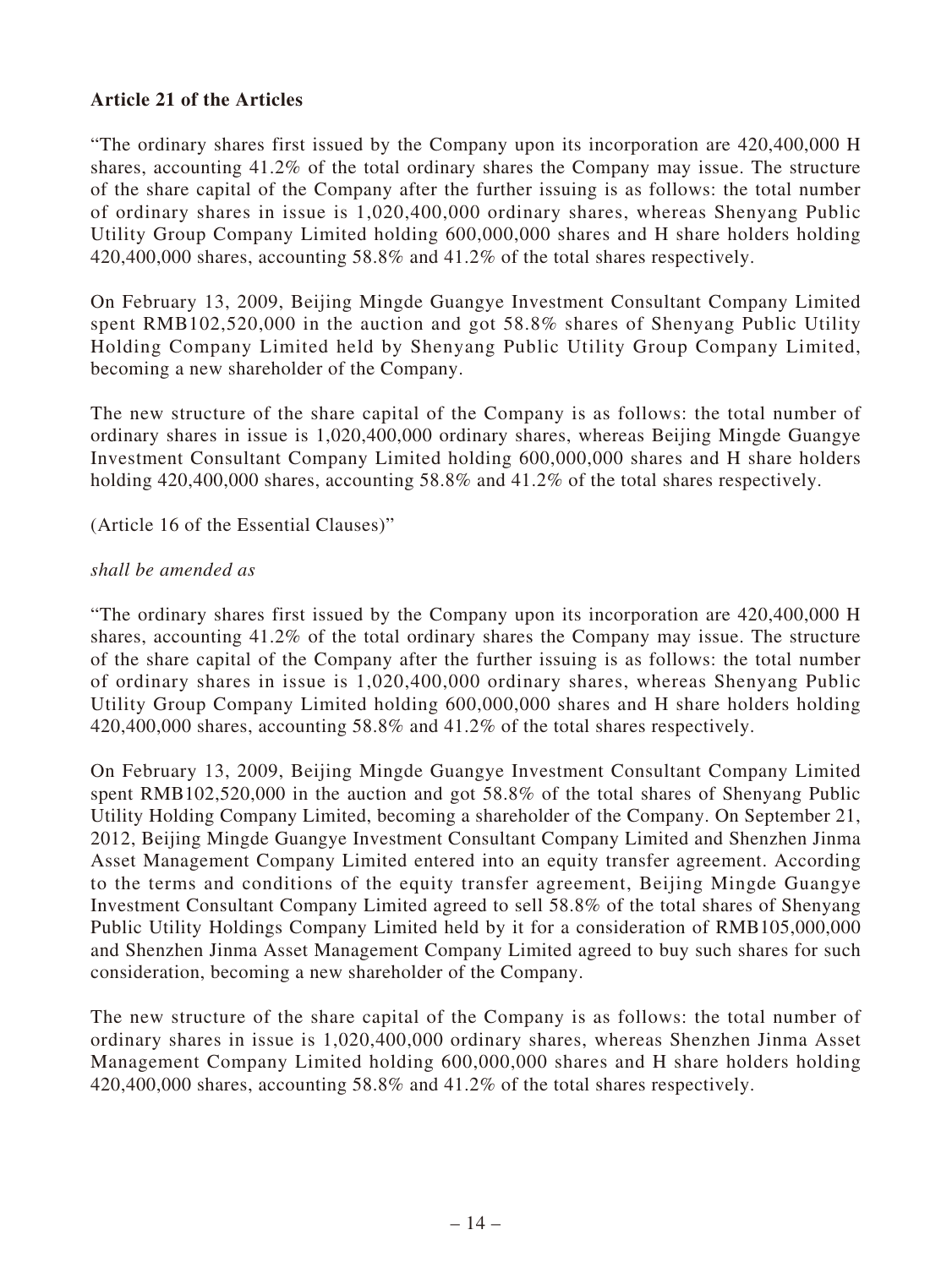(Article 16 of the Essential Clauses)"

The proposed amendments to the Articles are subject to the passing of the special resolution at the EGM by the Shareholders and completion of the registration procedures with Shenyang Administration for Industry and Commerce (瀋陽市工商行政管理局). Prior to the proposed amendments to the Articles becoming effective, the existing Articles will continue to be in force.

### **EGM**

An EGM will be convened for the purpose of considering and, if thought fit, approving the resolution in respect of the proposed amendments to the Articles by the Shareholders by way of poll at the EGM. A Circular containing details of the proposed amendments to the Articles and a notice of the EGM will be despatched separately to the Shareholders in due course.

#### **GENERAL**

An independent financial adviser will be appointed by the Company to act as the independent financial adviser to the Independent Board Committee, comprising Mr. Bao Yi Qiang and Mrs. Zhang Lei Lei, all being the non-executive Directors, and Mr. Cai Lian Jun, Mr. Wong Kai Tat, Mr. Chan Ming Sun Jonathan and Mr. Wei Jie Sheng, all being the independent nonexecutive Directors, and will advise the Independent Board Committee regarding the terms and as to acceptance of the Offer. Although Mr. Bao Yi Qiang is the deputy general manager of Beijing Mingde, he does not have any personal interest in the equity of Beijing Mingde or the Company. As such, the Board considers that Mr. Bao Yi Qiang is not regarded as having any direct or indirect interest in the Offer that precludes him from being a member of the Independent Board Committee pursuant to Rule 2.8 of the Takeovers Code. An announcement will be made by the Company upon the appointment of an independent financial adviser.

#### **EXTENSION OF TIME TO DESPATCH OF THE COMPOSITE OFFER DOCUMENT**

It is the intention of the Offeror and the Company that a Composite Offer Document setting out details of the Offer (and attaching thereto the relevant acceptance and transfer forms) and incorporating the respective letters of advice from the Independent Board Committee and the independent financial adviser to the Independent Board Committee on the Offer will be jointly despatched by the Offeror and the Company to the Shareholders in respect of the Offer.

Pursuant to Rule 8.2 of the Takeovers Code, the Composite Offer Document would normally be posted within 21 days from the date of this joint announcement. As the Offer is a possible mandatory unconditional cash offer, and will only be made if Completion takes place, which is subject to, among other things, approval of the amendments to the Articles and completion of the registration procedures with Shenyang Administration for Industry and Commerce (瀋陽市工商行政管理局) in connection with the change in the Shareholder of the Domestic Shares and having obtained the amended business licence certificate. It is noted that in Note 2 to Rule 8.2 of the Takeovers Code, the Executive's consent is required if the making of an offer is subject to the prior fulfillment of a pre-condition and the pre-condition cannot be fulfilled within the time periods contemplated by the said Rule 8.2, under such circumstances, the Executive would normally require that the offer document be posted within 7 days of fulfillment of the pre-condition. Hence, an application has been made to the Executive for consent to despatch the Composite Offer Document within 7 days of Completion or by 28 March 2013, whichever is the earlier.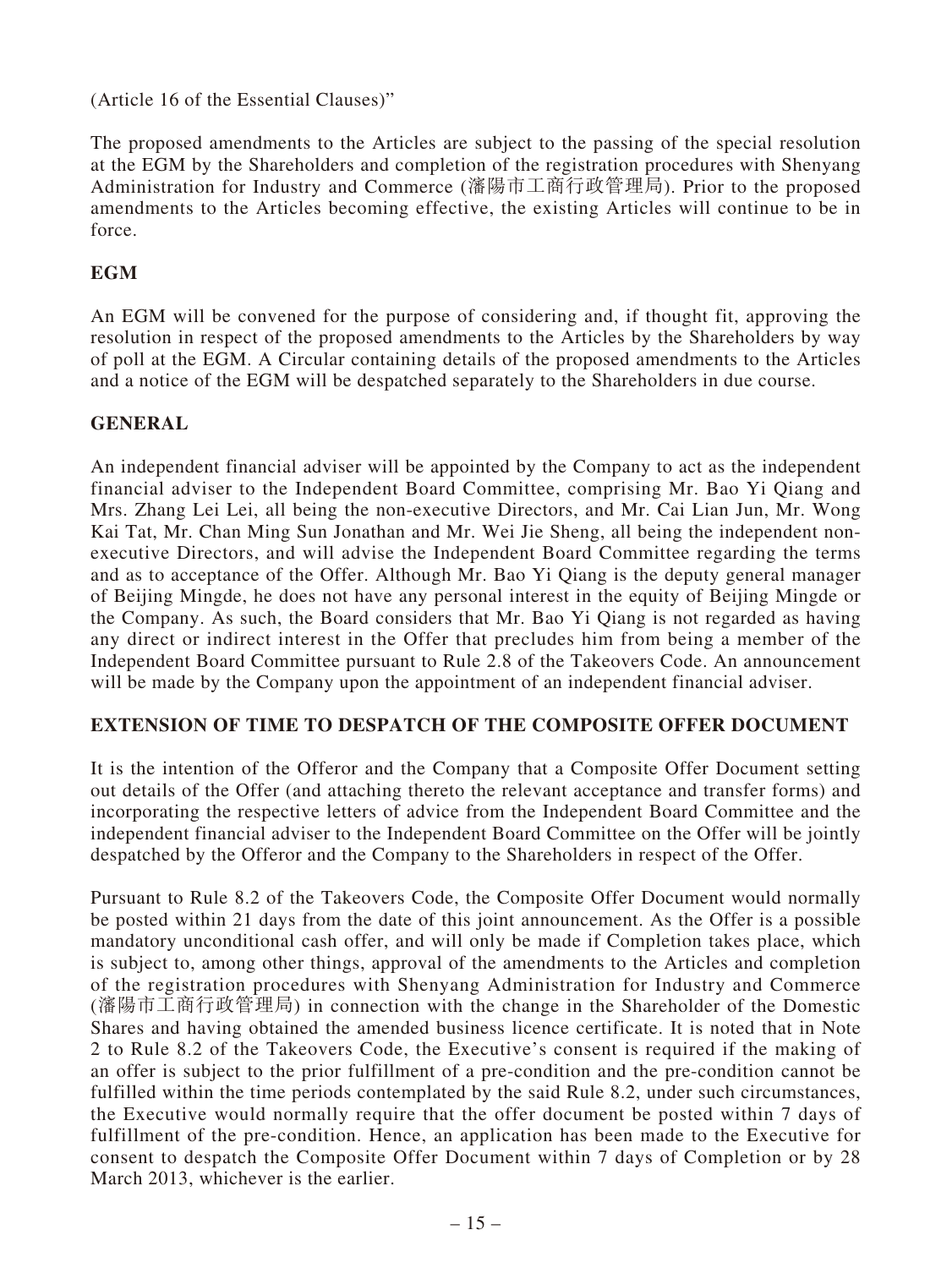## **SUSPENSION AND RESUMPTION OF TRADING IN THE SHARES**

At the request of the Company, trading in the Shares on the Stock Exchange was suspended from 9:00 a.m. on 24 September 2012 (Hong Kong time), pending the publication of this joint announcement. An application has been made by the Company to the Stock Exchange for the resumption of trading in the Shares on the Stock Exchange with effect from 9:00 a.m. on 3 October 2012 (Hong Kong time).

## **DEFINITIONS**

In this joint announcement, the following expressions have the meanings set out below unless the context requires otherwise:

| "acting in concert" | has the meaning ascribed thereto in the Takeovers Code                                                                                                                                                                                                                                                      |
|---------------------|-------------------------------------------------------------------------------------------------------------------------------------------------------------------------------------------------------------------------------------------------------------------------------------------------------------|
| "Articles"          | the articles of association of the Company                                                                                                                                                                                                                                                                  |
| "associates"        | has the meaning ascribed thereto in the Listing Rules                                                                                                                                                                                                                                                       |
| "Beijing Mingde"    | Beijing Mingde Guangye Investment Consultant Company<br>Limited* (北京明德廣業投資諮詢有限公司), a company<br>established in the PRC with limited liability, the entire issued<br>share capital of which is held as to 90% and 10% by Beijing<br>Mingyude and Mr. Li Peng, respectively                                   |
| "Beijing Mingyude"  | Beijing Mingyude Business and Trade Company Limited*<br>(北京明裕德商貿有限公司), a company established in the<br>PRC with limited liability, which holds 90% equity interest<br>in Beijing Mingde, and the equity interest of which is held<br>as to 60% and 40% by Mr. Li Peng and Mr. Shen Yun Xie,<br>respectively |
| "Business Day(s)"   | a day (excluding Saturday, Sunday or public or statutory<br>holiday) in Hong Kong on which licensed banks in Hong Kong<br>are generally open for business in Hong Kong throughout their<br>normal business hours                                                                                            |
| "BVI"               | the British Virgin Islands                                                                                                                                                                                                                                                                                  |
| "Board"             | the board of Directors                                                                                                                                                                                                                                                                                      |
| "Circular"          | A circular of the Company in relation to, among other things,<br>the amendments to the Articles to be despatched to the<br>Shareholders in due course                                                                                                                                                       |
| "Company"           | Shenyang Public Utility Holdings Company Limited*<br>(瀋陽公用發展股份有限公司), a joint stock limited company<br>incorporated in the PRC and whose H Shares are listed on the<br>main board of the Stock Exchange                                                                                                      |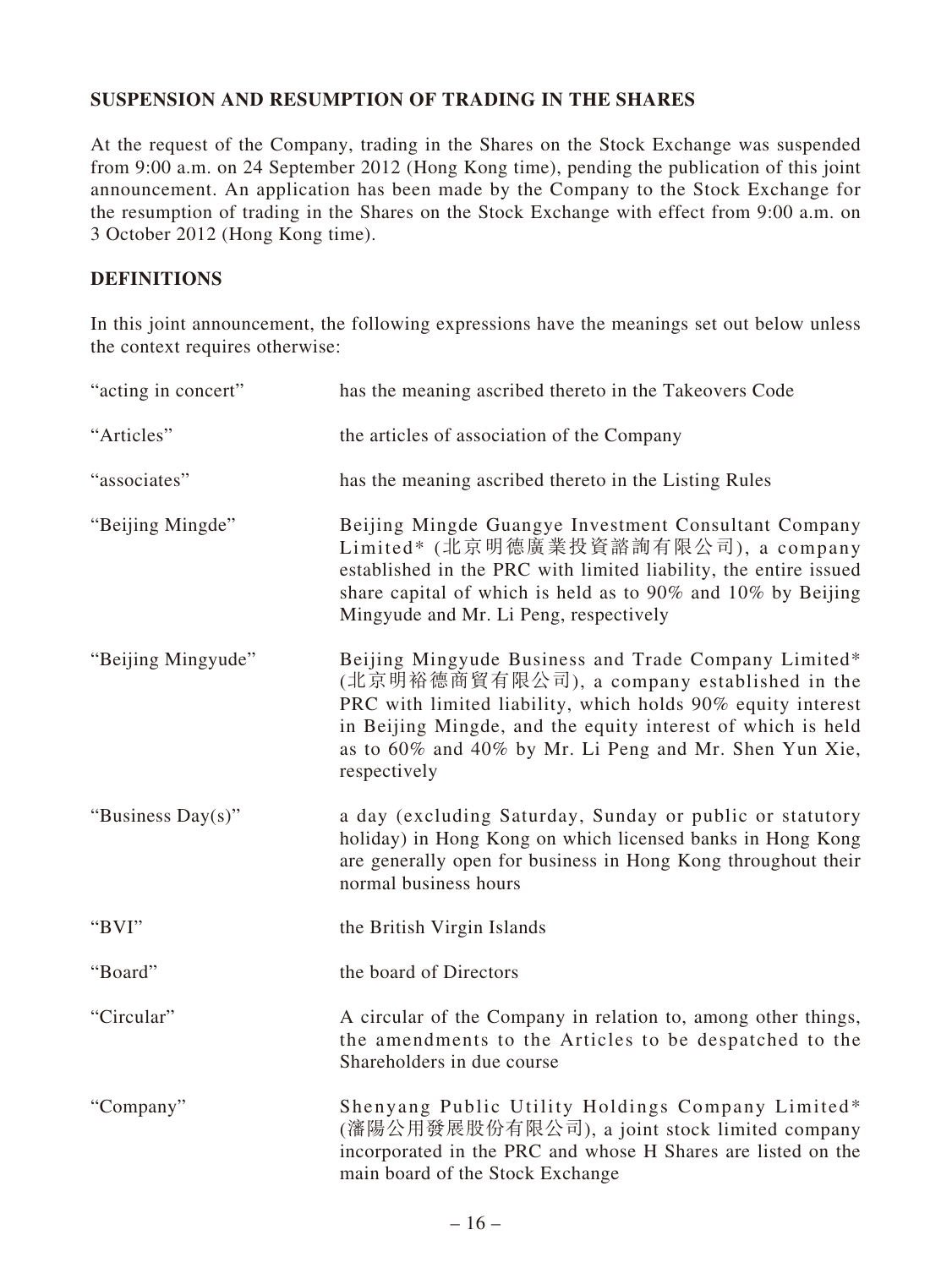| "Completion"                     | completion of the Sale and Purchase Agreement in accordance<br>with the terms therein                                                                                                                                                                                                                                                                                                                                                                                                                       |
|----------------------------------|-------------------------------------------------------------------------------------------------------------------------------------------------------------------------------------------------------------------------------------------------------------------------------------------------------------------------------------------------------------------------------------------------------------------------------------------------------------------------------------------------------------|
|                                  | "Composite Offer Document" the composite offer and response document to be jointly<br>despatched by the Company and the Offeror to the Shareholders<br>in respect of, among other things, the Offer                                                                                                                                                                                                                                                                                                         |
| "Directors"                      | directors of the Company                                                                                                                                                                                                                                                                                                                                                                                                                                                                                    |
| "Domestic Share(s)"              | ordinary shares in the share capital of the Company, with a<br>nominal value of RMB1.00 each, which are subscribed for in<br>RMB by PRC nationals and/or PRC incorporated entities                                                                                                                                                                                                                                                                                                                          |
| "EGM"                            | the third extraordinary general meeting for 2012 of the<br>Company to be held to consider and, if thought fit, approve<br>the resolution in respect of the proposed amendments to the<br>Articles                                                                                                                                                                                                                                                                                                           |
| "Encumbrances"                   | pledges, claims, charges, judgments and any other third party<br>rights of any nature                                                                                                                                                                                                                                                                                                                                                                                                                       |
| "Executive"                      | the Executive Director of the Corporate Finance Division of the<br>SFC or any of his delegates                                                                                                                                                                                                                                                                                                                                                                                                              |
| "Facility Agreement"             | a short-term loan facility agreement dated 21 September 2012<br>entered into between the Offeror and Kingston Securities<br>Limited whereby the Offeror obtained a loan facility of<br>HK\$82.8 million from Kingston Securities Limited for a period<br>up to a day which is not later than the seventh Business Day<br>immediately after the final closing of the Offer or 31 January<br>2013, whichever is earlier (or such other date as agreed between<br>the Offeror and Kingston Securities Limited) |
| "Group"                          | the Company and its subsidiaries                                                                                                                                                                                                                                                                                                                                                                                                                                                                            |
| "Hong Kong"                      | the Hong Kong Special Administrative Region of the PRC                                                                                                                                                                                                                                                                                                                                                                                                                                                      |
| "H Share $(s)$ "                 | overseas listed foreign ordinary shares in the share capital of<br>the Company, with a nominal value of RMB1.00 each, all of<br>which are listed on the main board of the Stock Exchange, and<br>subscribed for and traded in Hong Kong dollars                                                                                                                                                                                                                                                             |
| "Independent Board<br>Committee" | an independent committee of the Board constituted to advise<br>the Shareholders on the terms of the Offer                                                                                                                                                                                                                                                                                                                                                                                                   |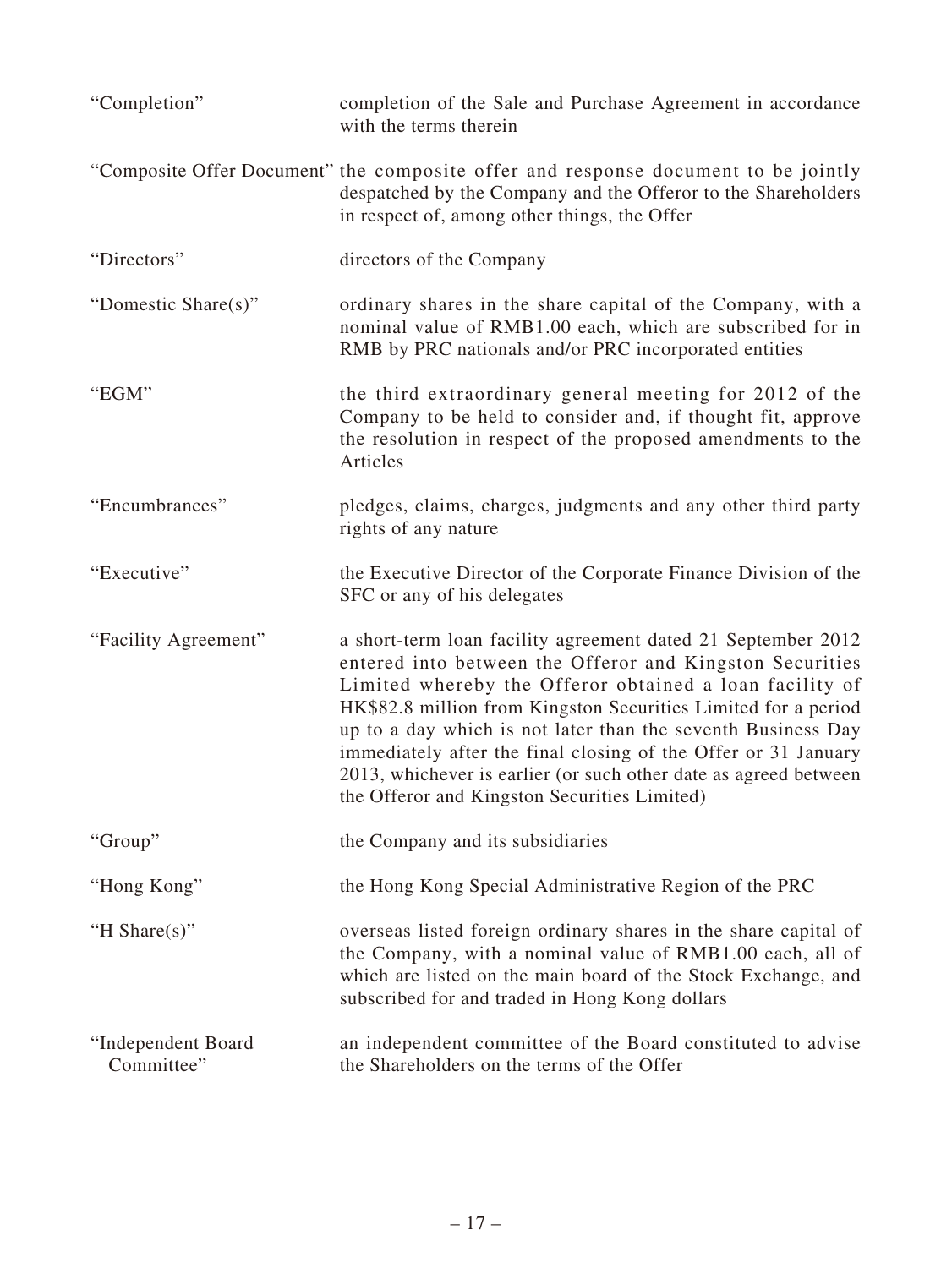| "Jinma"                           | Shenzhen Jinma Asset Management Company Limited* (深圳<br>市金馬資產管理有限公司), a company established in the PRC<br>with limited liability, the registered capital of which is owned<br>as to 90% by Mr. Ma Zhonghong (馬鐘鴻) and 10% by Mr. Lin<br>Weicheng (林偉成)                 |
|-----------------------------------|------------------------------------------------------------------------------------------------------------------------------------------------------------------------------------------------------------------------------------------------------------------------|
| "Last Trading Day"                | 21 September 2012, being the last trading day of the H Shares<br>on the Stock Exchange prior to the suspension of trading of the<br>H Shares pending the publication of this joint announcement                                                                        |
| "Listing Rules"                   | the Rules Governing the Listing of Securities on the Stock<br>Exchange                                                                                                                                                                                                 |
| "Offer"                           | the mandatory unconditional cash offer to be made by Kingston<br>Securities Limited on behalf of the Offeror for all the H Shares<br>not already owned or agreed to be acquired by Jinma or parties<br>acting in concert with it in accordance with the Takeovers Code |
| "Offer Price"                     | HK\$0.2140 per H Share                                                                                                                                                                                                                                                 |
| "Offeror"                         | Sky Earth Limited, a company incorporated in the BVI with<br>limited liability, the entire issued share capital of which is held<br>by Mr. Chim Kim Lun Ricky                                                                                                          |
| "Overseas Shareholder(s)"         | holder(s) of H Shares whose addresses, as shown on the register<br>of members of the Company, are outside Hong Kong                                                                                                                                                    |
| "PRC"                             | the People's Republic of China, which for the purpose of this<br>joint announcement excludes Hong Kong, the Macau Special<br>Administrative Region of the PRC and Taiwan                                                                                               |
| "Sale Shares"                     | the 600,000,000 Domestic Shares to be acquired by Jinma from<br>Beijing Mingde pursuant to the Sale and Purchase Agreement<br>and "Sale Share" means any of them                                                                                                       |
| "Sale and Purchase"<br>Agreement" | the conditional sale and purchase agreement dated 21 September<br>2012 entered into between Beijing Mingde (as vendor) and<br>Jinma (as purchaser) in relation to the sale and purchase of the<br>Sale Shares                                                          |
| "SFC"                             | the Securities and Futures Commission of Hong Kong                                                                                                                                                                                                                     |
| "Share $(s)$ "                    | Domestic Shares and/or H Shares                                                                                                                                                                                                                                        |
| "Shareholder(s)"                  | holder(s) of the Shares                                                                                                                                                                                                                                                |